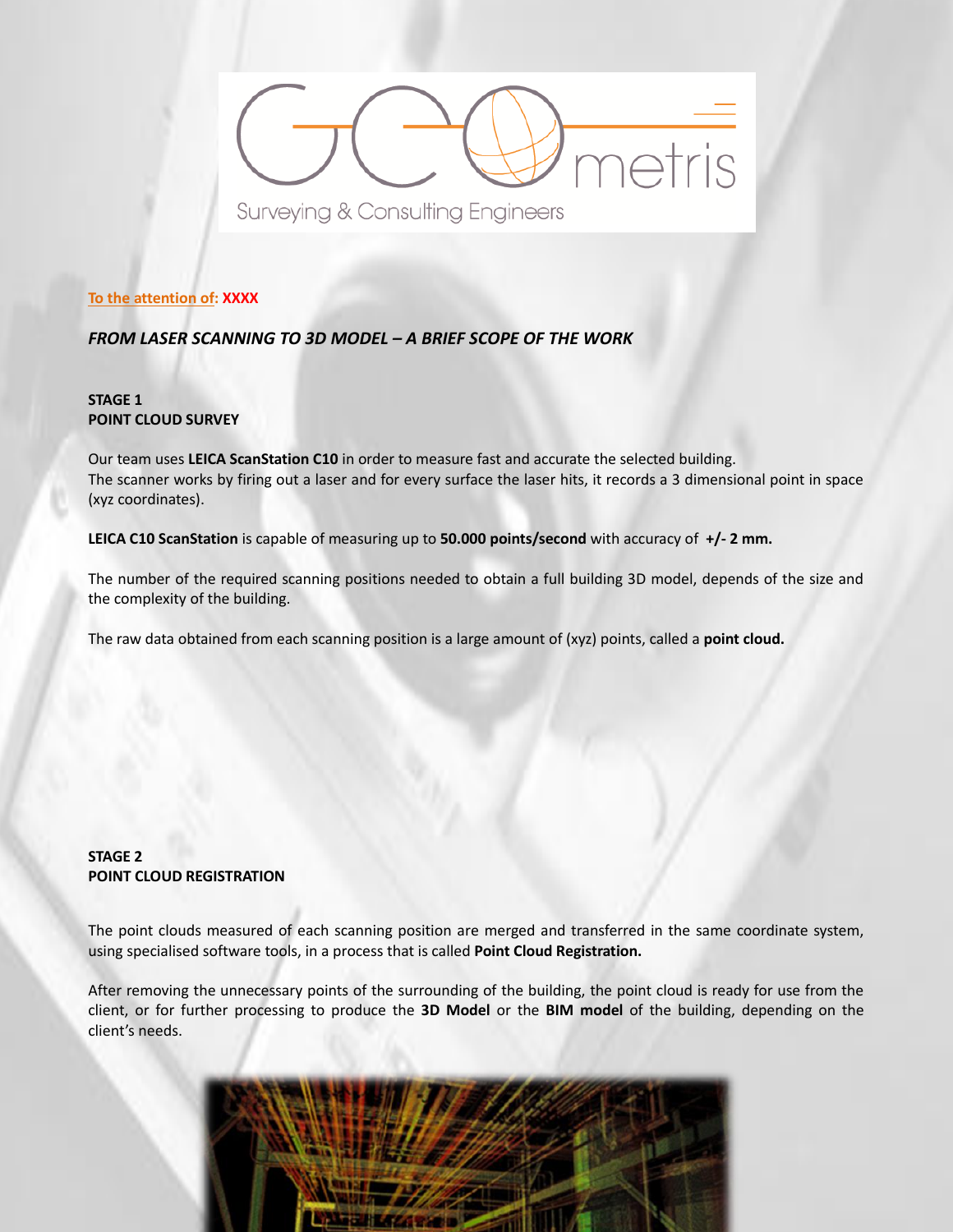#### **Image 1: 3D Point Cloud of piping**

### **STAGE 3 CONVERTING THE POINT CLOUD IN A 3D CAD MODEL**

A Point Cloud consists of a series of points in 3D space.

It is ideal for visualizing a building and easily extract the accurate dimensions of every little detail.

It can be viewed and edited with specialised software, or with the newest versions of a CAD design software, like AutoCAD Civil 3D 2014.

Although, to be able to extract without any effort 2D or 3D drawings of the building captured, the point cloud needs to be converted in a 3D Model that consists of surfaces and solids instead of points.

The produced 3D Model of the building can be viewed or edited very easily, with any CAD design software. The 3D Model can also be inserted in various software packages, to perform a static or dynamic analysis of the building.



**Image 2: 3D Model of a power plant**

## **STAGE 4 CREATING THE BUILDING INFORMATION MODEL (BIM)**

The BIM is a 3D Model of a building that combines an accurate 3D visual model, with additional data for the Mechanical, Electrical, Structural, Architectural and Plumbing components of the structure.

It can be viewed on software like Revit or Archicad and it has great advantages such as:

- Extracting 2D cross section or level plans directly from the BIM
- Make changes on the 3D BIM and these changes will be applied in every extracted 2D drawing